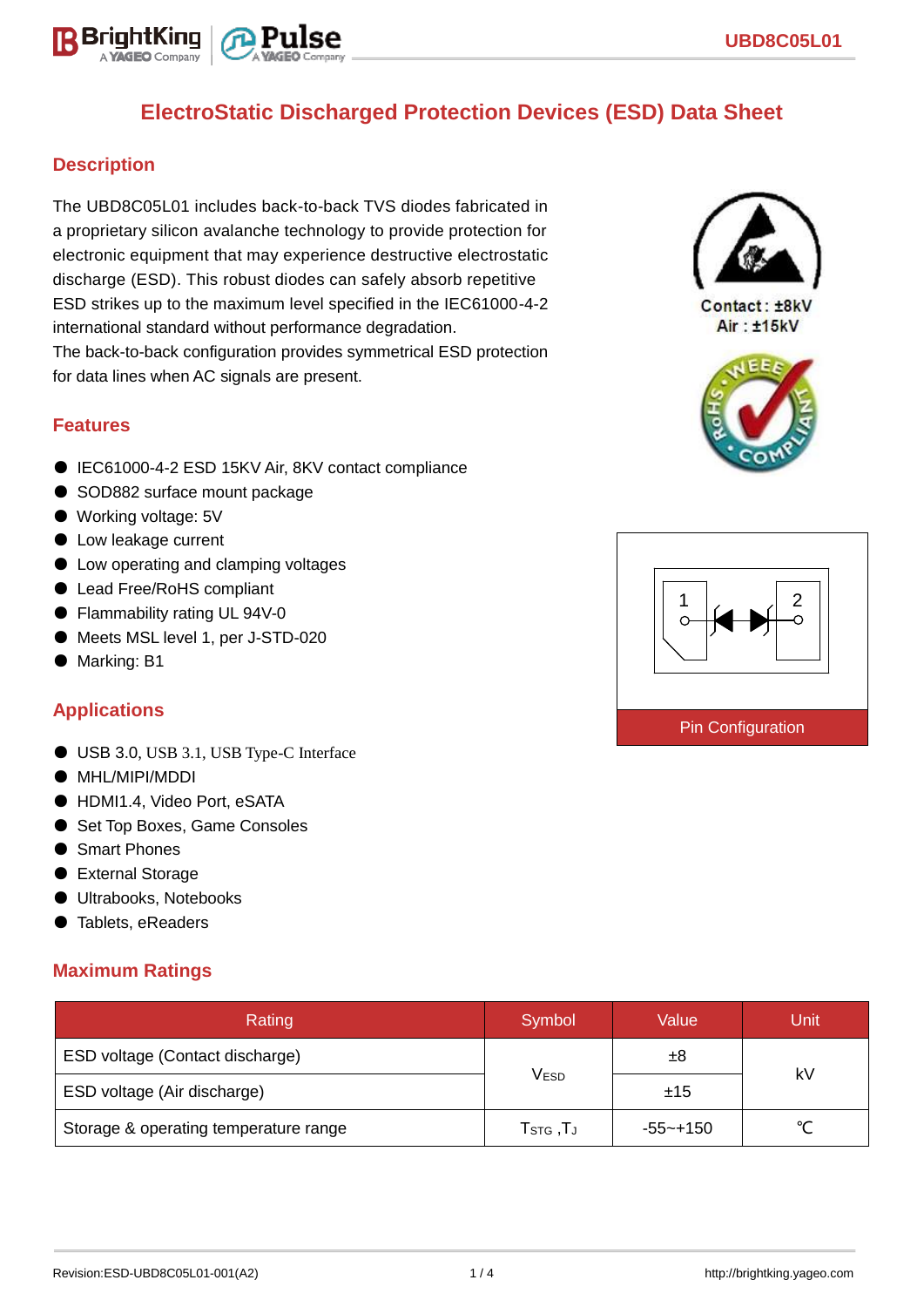

# **Electrical Characteristics (TJ=25**℃**)**

| Parameter                      | Symbol           | Condition          | Min. | Typ. | Max.              | <b>Unit</b> |
|--------------------------------|------------------|--------------------|------|------|-------------------|-------------|
| Reverse stand-off voltage      | V <sub>RWM</sub> |                    |      |      | 5                 | V           |
| Reverse breakdown voltage      | $V_{BR}$         | $I_{BR}$ =1mA      | 6    |      | 8.5               | V           |
| Reverse leakage current        | <sup>I</sup> R   | $V_R = 5V$         |      |      | 5                 | μA          |
| Clamping voltage (tp=8/20µs)   | $V_C$            | $I_{PP} = 1A$      |      |      | $12 \overline{ }$ | V           |
| Clamping voltage (tp=8/20µs)   | Vc               | $IPP=2A$           |      |      | 25                | v           |
| Peak pulse current (tp=8/20µs) | <b>I</b> PP      |                    |      |      | 3                 | A           |
| Off state junction capacitance | C,               | $0Vdc$ , f=1 $MHz$ |      | 0.3  | 0.4               | рF          |

## **Typical Characteristics Curves**







Figure 1. Capacitance vs. Bias Voltage Figure 2. Insertion Loss (S21) I/O to GND



## Figure 3. Pulse Waveform Figure 4. Transmission Line Pulsing (TLP) Plot

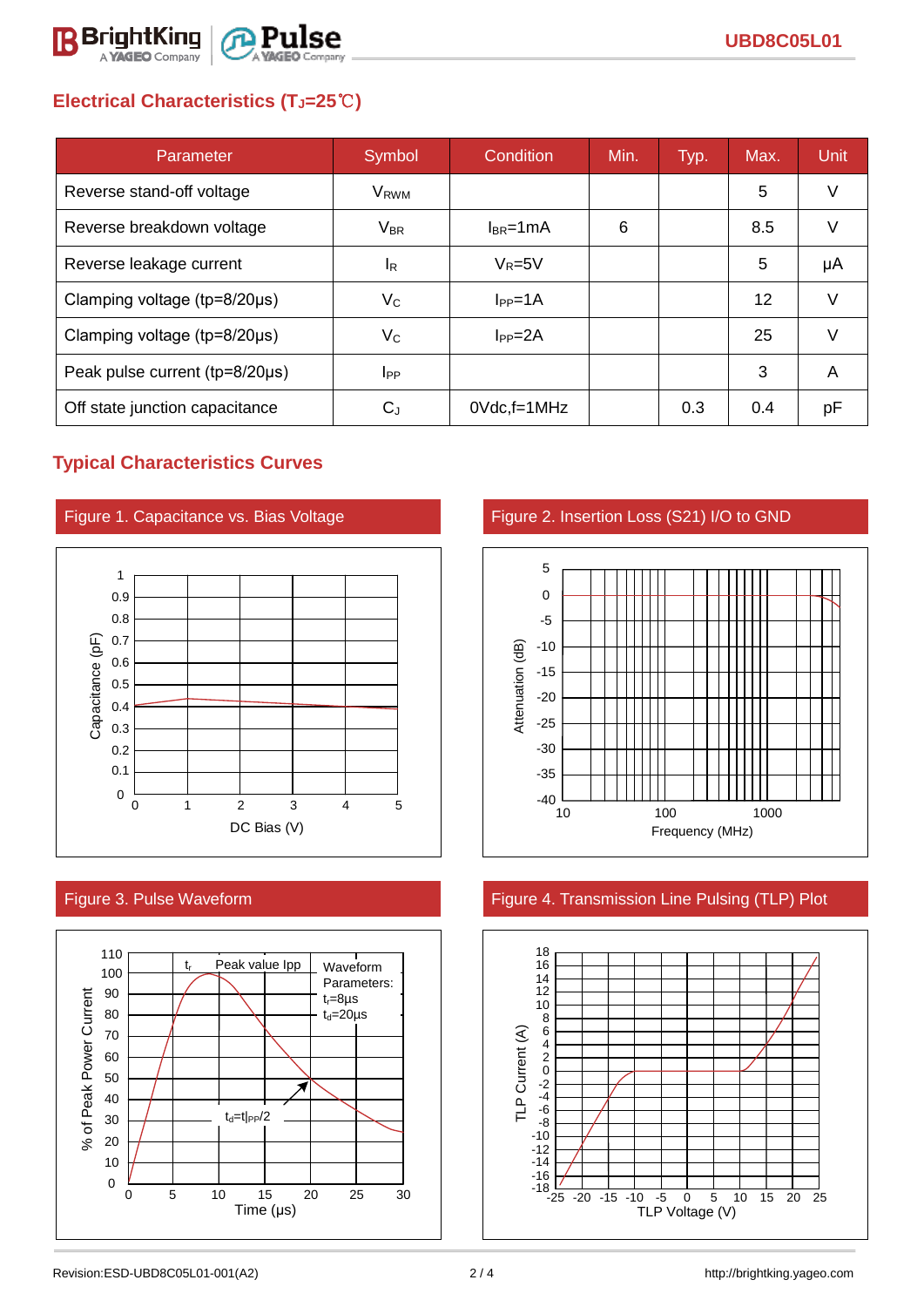

# **Recommended Soldering Conditions**